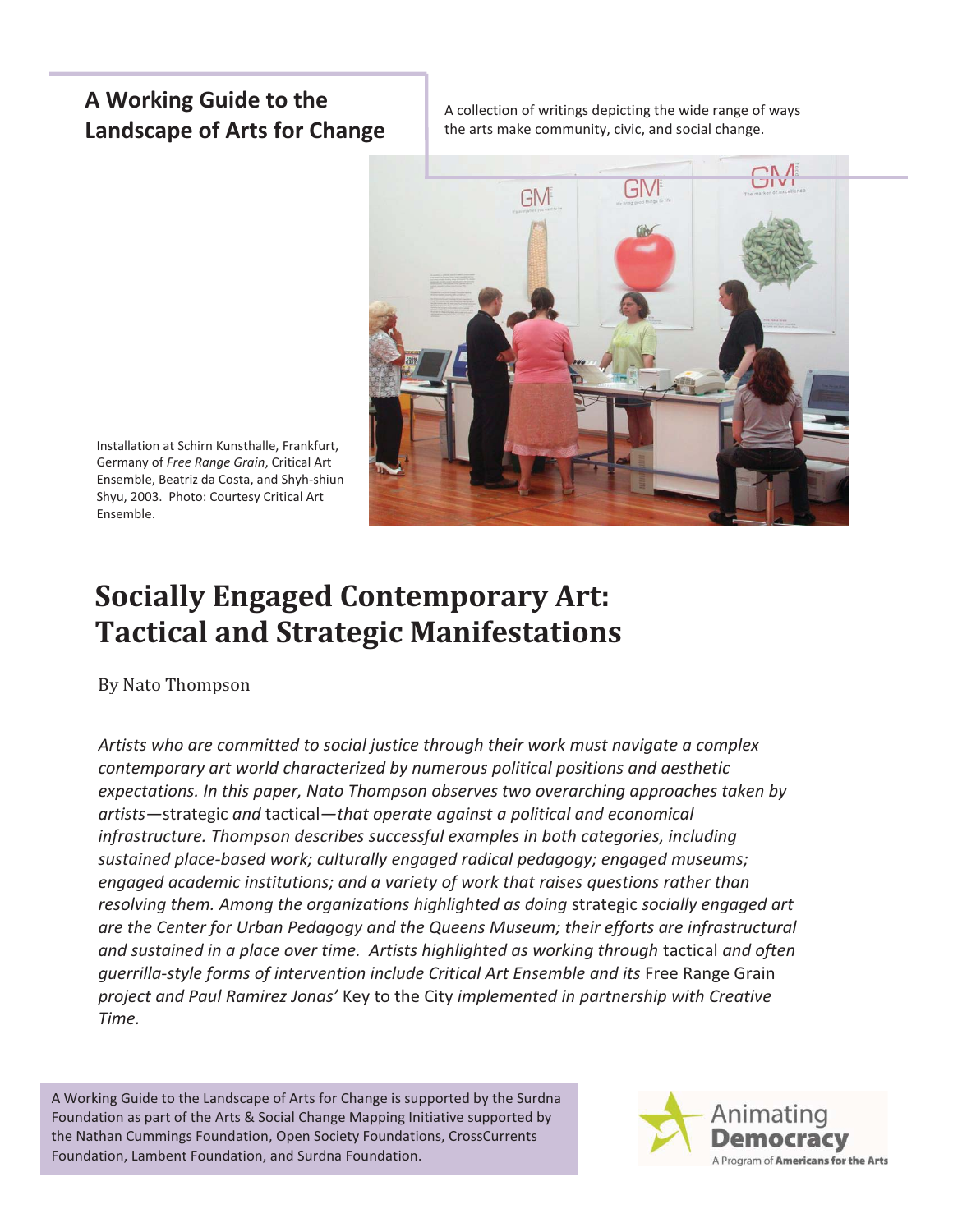Translating art to politics is not easy. We live in an age where the products of culture broadly defined to include film and television, software, radio, advertising, and the fine arts—are a major part of contemporary living, including electoral politics. As much as we intuitively understand that in politics one cannot forget the power of media, we often forget that media itself is fed on this thing we call culture.

For the sake of discussion let's refer to culture as the web of human relations that forms the basis for how we conceive our tastes, affinities, values, mythologies, and perversities. When I refer to cultural production I am referring to the dynamic in which culture is both generated by the large-scale economic machines (film, radio, television, internet) as well as reactive to the actual culture it is feeding. To put it simply, cultural production means we are produced by cultural machines and we in turn produce them.

As the dynamic of cultural production becomes an increasing part of lived experience and the basis for political decisions, the fusion between art and politics becomes all the more critical in generating social change. To understand this peculiar fact, endemic to the  $21^{st}$ century, we must overcome the contemporary idea that art and politics are distinct fields.

We have a difficult time both from the artistic and the activist side of things in understanding how the once-distinct spheres of art and politics can productively work together. It is a question at the heart of politics today and in order to explore it, we must approach it piece by piece.

I want to approach this question from the field of contemporary art. Admittedly there are limits as this particular field is but one sliver of the vast amount of cultural work across the globe. Yet, over the last decade we have begun to witness a sort of synergy between a number of fields that challenge dominant forms of power using similar methods including grassroots organizing, tactical interventions into media, and strategic forms of pedagogy. From the vantage point of contemporary art, I want to outline a few projects that demonstrate techniques encompassing both the deeply strategic and guerrilla-style forms of intervention. In doing so, I want to consider how these projects operate against a political and economical infrastructure that allows these artistic approaches to emerge.

In order to truly understand the idea of socially engaged art practice in the field of contemporary art, we must back up and gain a perspective on the contemporary art field itself, i.e. we must look at the game board before we can understand the game. By clarifying the forces that comprise the field, we can more clearly see both the limitations and the horizon of possibilities.

Art is supported by different institutions whose interests are often self-serving, thus capable of producing antagonisms as well as nuanced specificities. The academic institutions that study art have a particular investment in artistic research that varies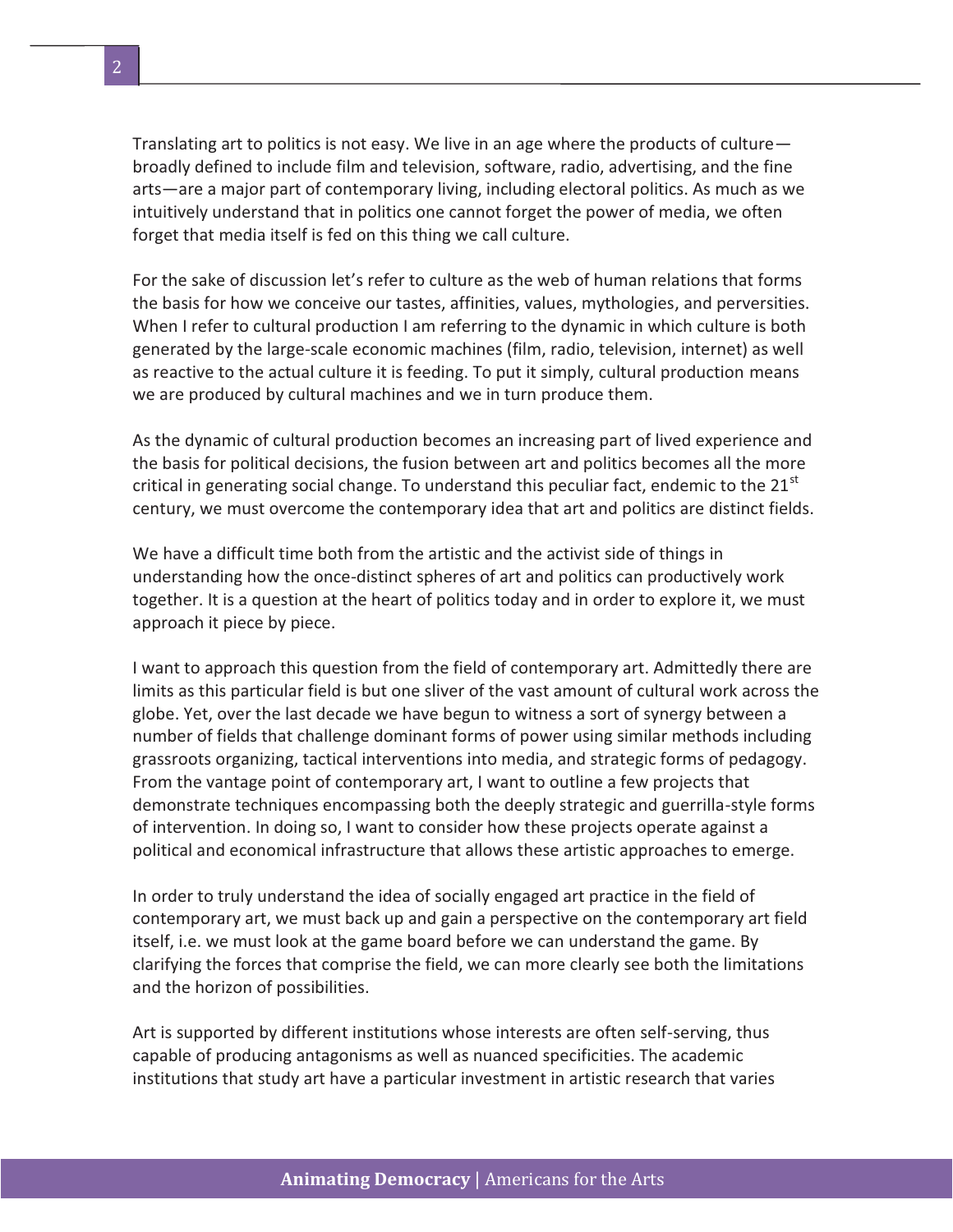greatly from museums' investment in displaying the art, collectors' roles in buying and selling the art, and artists' commitment to producing the art. You get the point.

Each structure in art supports a particular idea of what art is. A gallery that caters to wealthy collectors who simply want to display their class position with beautiful art will support a definition that fits with the economic support this provides. An academic whose work involves the politics of art will focus on artists whose stated goals are political and the academic's definition of art will often gel with these goals. An artist who must make a living by selling art at craft fairs will often have a definition of art that accommodates such commerce. This is all to say that art is such a flexible term that it can be used to rationalize almost any kind of production.

So what is the infrastructure of contemporary art? In broad strokes, these conflicting entities in the art world consist of collecting and non-collecting museums, alternative non-profit art spaces, academic art history studies, visual culture programs, curatorial programs, academic studio programs, magazines (both trade and critical), newspaper art sections, galleries, book publishers, collectors, government-supported programs, foundations that focus solely on the arts, and foundations that have some discretionary funding for art. They also include artists who are broke, artists who have galleries, artists who hate galleries, artists who are faculty, artists who are administrators, critics who write for magazines, critics who are faculty, and critics who are bloggers. The art world also encompasses alternative spaces that are like commercial galleries, alternative spaces that refuse to sell, alternative spaces that are political, alternative spaces that are shortlived experiments, community art supported by left-leaning philanthropists, mural movements, and global biennials.

It is an exhaustive list, certainly, yet it is clearly an inadequate portrait of the complex configuration of players on the game board of the art world. Social and political positions on art are often framed by a person's position within this complex matrix. These positions are spread through print, broadcast, and social media and by word of mouth until we arrive at a point where the word "art" loses any discernible shared meaning. Much like the meaning of "freedom" or perhaps even "justice," the meaning of the word "art" is mangled by differing interests operating within the system of neoliberal capitalism.

Somewhere on the periphery of this complex matrix, and even at times in the center of it, lives artwork whose goal is social justice. At times in fashion and at times out of fashion, this kind of work struggles for purchase as it continues to make its way in the world. As artists navigate through different parts of the infrastructure, they must somehow manage to produce projects that they care about while simultaneously finding ways to support themselves. This may seem obvious but we must understand this basic fact in order to understand why there are fundamental differences in the approaches that different communities take. Each infrastructure comes not only with a set of political positions but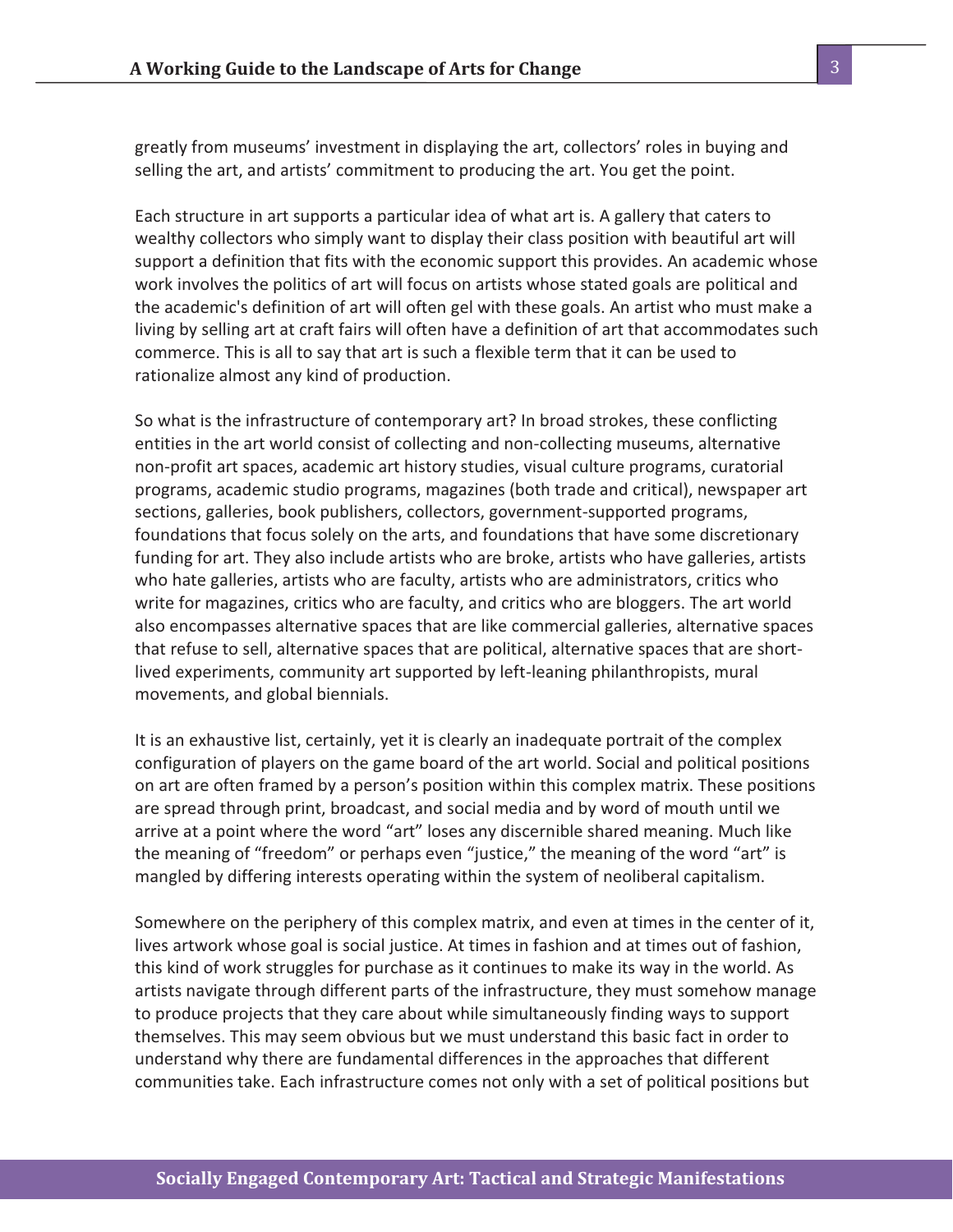also a set of aesthetic expectations that an artwork must meet. So not only do artists have to find a place to get their work funded, but at the same time they must cater the style of their work to the needs and expectations of those who are paying for it, which might mean adapting an activist vision to a line of work that can be sold in galleries, or adapting an aesthetic vision to left-wing activism in low-income neighborhoods.

All of this might sound rather pessimistic but it is not meant to be for there is, in fact, good news: Even though many people think the arts are on the sidelines of contemporary American civic life, the relevance of the arts to contemporary life could not be greater. Contemporary politics, real estate, finance, advertising, and foreign policy are as much determined by the shifting terrain of culture as they are by supposed facts on the ground. One cannot discuss gentrification without discussing bohemian lifestyles and neither can one discuss the prowess of Karl Rove without discussing his clever manipulation of cultural symbols. These major forces in contemporary life pivot on produced sets of cultural assumptions, which Situationist Guy Debord dubbed the "Spectacle" in his 1950s studies of culture. The Spectacle—a social relation between people that is mediated by images—has now grown to consume the perspective of everyday people. The Spectacle is interwoven into the fabric of much of what the left likes to consider politics. No longer removed from each other, politics and culture have become the same and thus anyone who wants to effect social change must work in both arenas.

Many of the artists who work in socially engaged art are aware of this new political horizon. Artist Steve Kurtz wrote about the importance of what his collective Critical Art Ensemble calls "tactical media." By tactical media, he means that those who want to achieve political goals must understand the cultural terrain upon which we rest and then approach their goals from a tactical position using whatever medium works best. (Kurtz has also written, "I will call it art if that is what the grant application asks for," which basically implies that for Critical Art Ensemble, even the word "art" is a mere tactical position in the big game of Spectacle activism.)

# **CONTEMPORARY ART THAT IS STRATEGIC**

## **Sustained Place-based Work**

To fully consider what this all means, it might be helpful to provide some examples of projects from the socially engaged art field. I have decided to focus on projects that move along an axis outlined by the French theorist Michelle de Certeau as the strategic and the tactical. For all intents and purposes, the strategic comes more from a position of power in which the creative work is infrastructural and often long-term. The tactical is often temporary, guerrilla-style, and interventionist.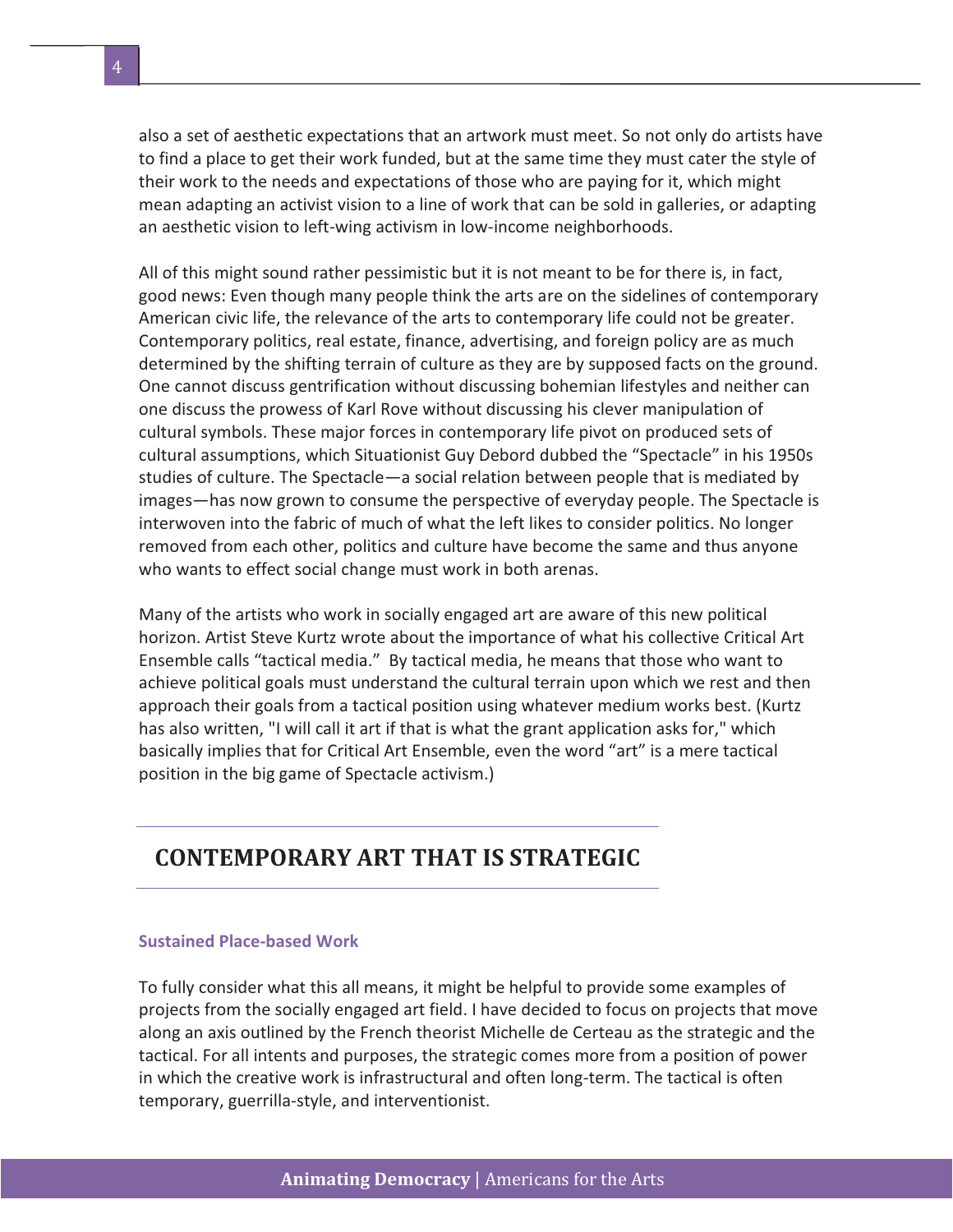One of the more heralded projects in the realm of the strategic is Rick Lowe's Project Row Houses located in Houston's Third Ward. A long-term endeavor, the project came to life in 1993 when, as a post-graduate art student, Lowe considered applying the ideas of artists Dr. John Bigger and Joseph Beuys to a one-and-a-half block section of 20 row houses. He commenced a series of local discussions around the need for a space where social fabric could be built through good architecture and collective creativity. In essence, he embarked on civic and psychic social planning from the ground up.

Since its inception, Project Row Houses has been home to numerous art installations, local meetings, and community workshops. It has also expanded its mission by providing lowincome housing through its Young Mothers Program, geared toward single mothers between the ages of 18 and 26, and the Row House Community Development Corporation, a separate branch dedicated to expanding affordable housing in the Third Ward based on principles of Project Row Houses. What makes Project Row Houses so significant is that it actually works. It is an open-ended, process-based experiment that builds community by treating people's desires as ends in the themselves and, by doing so, it deepens an extended social fabric. In terms of the contemporary art world, Project Row Houses should be compared more to alternative art venues than to individual projects as its process is clearly long-term and its ambition is to effect structural change.

#### **Culturally Engaged Radical Pedagogy**

Project Row Houses has some crossover with an organization based in Brooklyn, New York named the Center for Urban Pedagogy. Established informally with a group of artists and designers in 1997, CUP emerged as a space to consider ideas of citizenship through a culturally engaged form of radical pedagogy geared to a student's immediate urban surroundings. The group, which became a 501(c) 3, partners with elementary and high schools, policy groups, government, and art organizations to think through participatory educational programming regarding the most basic of city planning issues including trash removal and recycling, incarceration, transportation, local produce, and numerous other issues that touch upon the basic experiences of living in a city. CUP works with numerous school children in building collaborative projects that basically allow students to interpret the world they live in, thus taking a page from educational theorist Paulo Freire's *Pedagogy of the Oppressed*. It is a model of arts programming that transcends traditional models in both art and activism. (CUP founder Damon Rich has since left CUP's staff to chair the organization's Board of Directors and to work as the Urban Designer for Newark, New Jersey, a move that testifies to the pragmatic capacity of the organization.)

Both Project Row Houses and the Center for Urban Pedagogy are more clearly geared toward social change and operate on a far more structural level than the majority of contemporary activist art practices at work today. They tend to use metrics for success so that progress can be measured. These qualities certainly make them not only more grantfriendly but also more easily understood as activist in nature.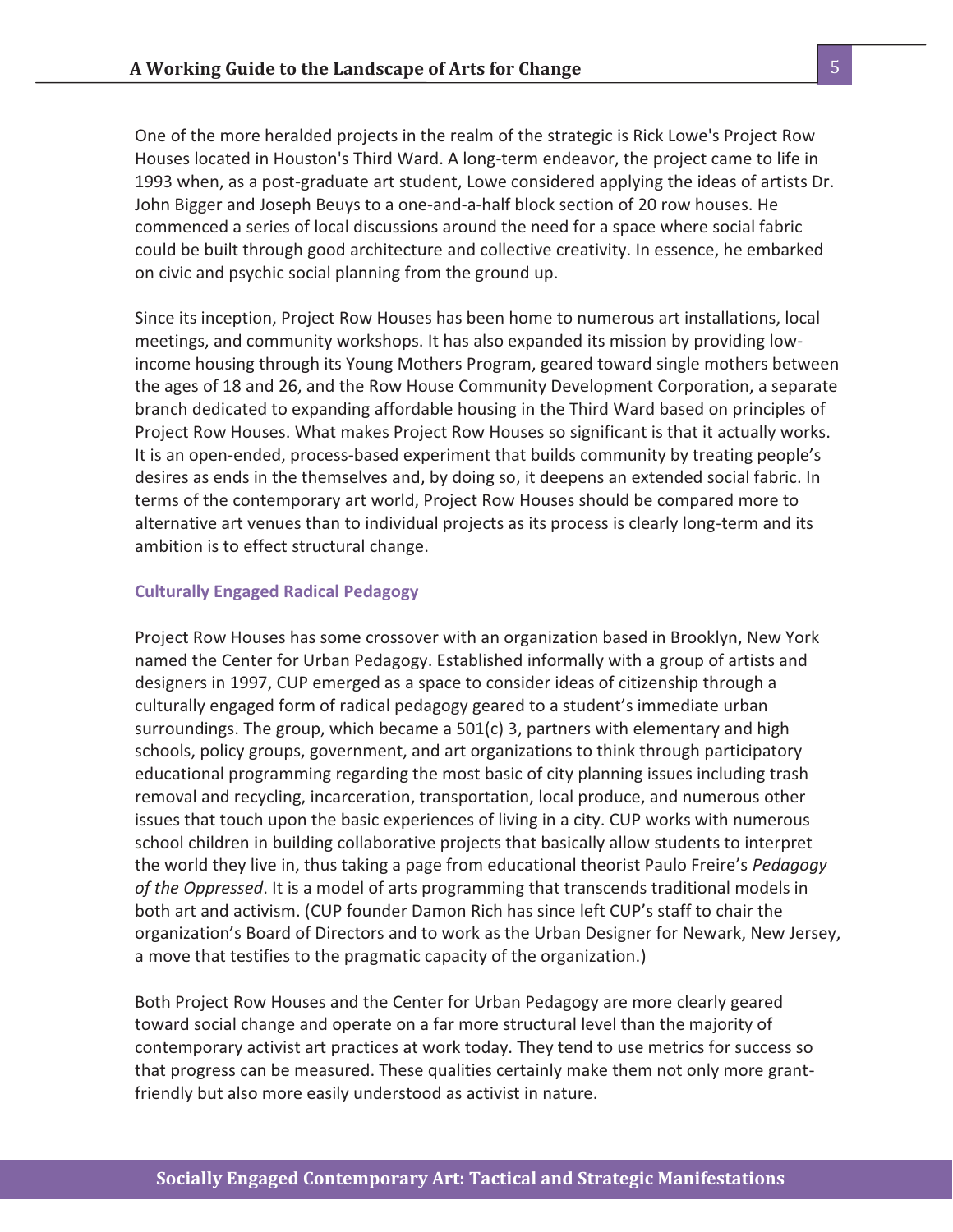

There are more than 10,000 street vendors in New York City, many of whose first language is not English. The rulebook is difficult to understand and many vendors don't know their rights when approached by police.

In response to these issues the Center for Urban Pedagogy (CUP) collaborated with graphic designer Candy Chang, The Street Vendor Project, and street vendors around the City to develop the *Vendor Power!* poster so that vendors can understand their rights, avoid fines, and earn an honest living. *Vendor Power!* translates the most commonly violated rules into simple, comic-booklike illustrations to convey important information.





The advocacy poster includes personal stories from vendors, history, fun facts, and policy reform recommendations. Where there is text, it is provided in five languages—those most common among the city's street vendors. Thousands of copies of the poster were distributed free to street vendors in four of the five New York City boroughs.

The Vendor Power team: CUP's John Mangin, Street Vendor Project's Sean Basinski, and designer Candy Chang with the finished product. Candy Chang is a public installation artist, designer, urban planner, and co-founder of Civic Center who likes to make cities more comfortable for people. All photos: © 2009 Center for Urban Pedagogy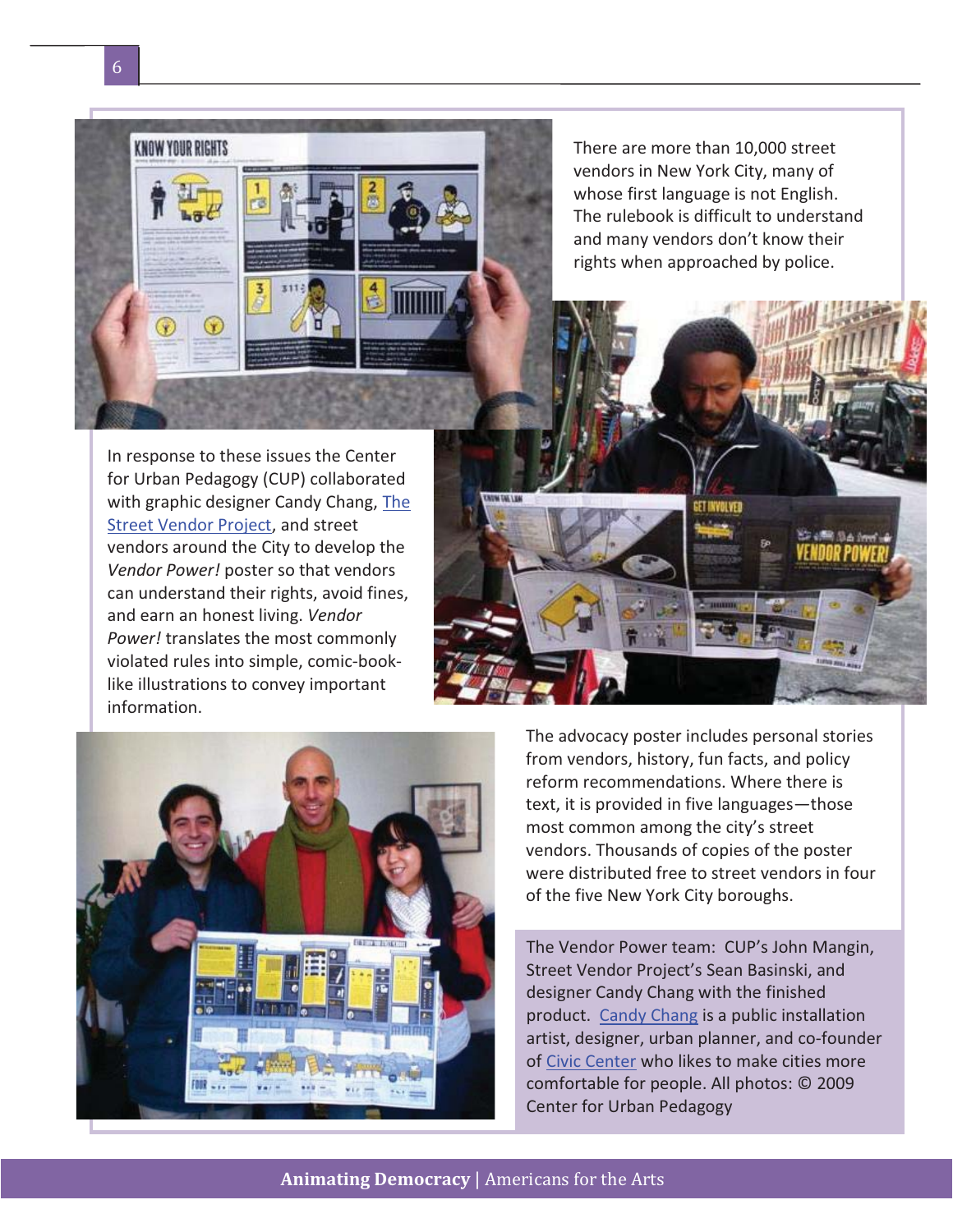#### **Engaged Museums**

The sustained civic approach of Project Row Houses and the Center for Urban Pedagogy reflects the work of certain alternative and mainstream arts organizations that take seriously their mission to reach a diverse audience. Certainly the Queens Museum, under the direction of Tom Finkelpearl, could be considered a corollary because of its deep-seated commitment to social change and community. Using an on-staff community organizer, the Queens Museum works to engage the local audience in a borough with the greatest diversity in the United States. These community organizers are multi-lingual and operate as emissaries to local populations, identifying specific cultural, political, and social concerns; essentially, the job is to talk to members of local communities and get to know the different organizations. The community organizer is not there merely to market the agenda of the Queens Museum. Rather, the goal is to listen, learn, and act as a bridge to the complex arrangement of people in the complex matrix that is Flushing and Corona Queens.

The Queens Museum is not the only one of its kind. Numerous non-profit organizations around the country specialize in local community development through the arts. For example, the Walker Art Museum in Minneapolis and the Andy Warhol Museum in Pittsburgh have compelling engagement programs. The Walker Art Museum hosted a series of thoughtfully conceived public dialogues and programs for local schools around the exhibition of artist Kara Walker, which provided the opportunity for a broad swath of the public to discuss issues of race. The Warhol Museum also took up issues of race with their exhibition Without Sanctuary, which featured postcards and photographs of lynchings. The Warhol mounted extensive public programs and trained artist educators to use the questions raised by this politically and socially charged exhibition to encourage public dialogue with targeted groups as well as museum visitors.

In fact, education programs at museums are often the backdoor for radical pedagogy. Because education directors are responsible for communicating with a broad public, they become well versed in the pragmatic post-modern realities of perception. People understand the world differently. They come from different backgrounds and are interested in different things. These obvious truths are often difficult for museum curators to understand but education directors, who see these diverse visitors first-hand, are best prepared to grasp the complexity inherent in linking the creative resources of the museum to political and social goals.

#### **Engaged Academic Institutions**

Across the United States, academic institutions have developed socially engaged art training programs and centers. The Future Arts Research program at Arizona State University, the Center for Art and Public Life at California College of Art, and the social practice programs at Queens College, Otis College, and Portland State College are leading examples. These contemporary art programs are built on the same "social sculpture" premise that Project Row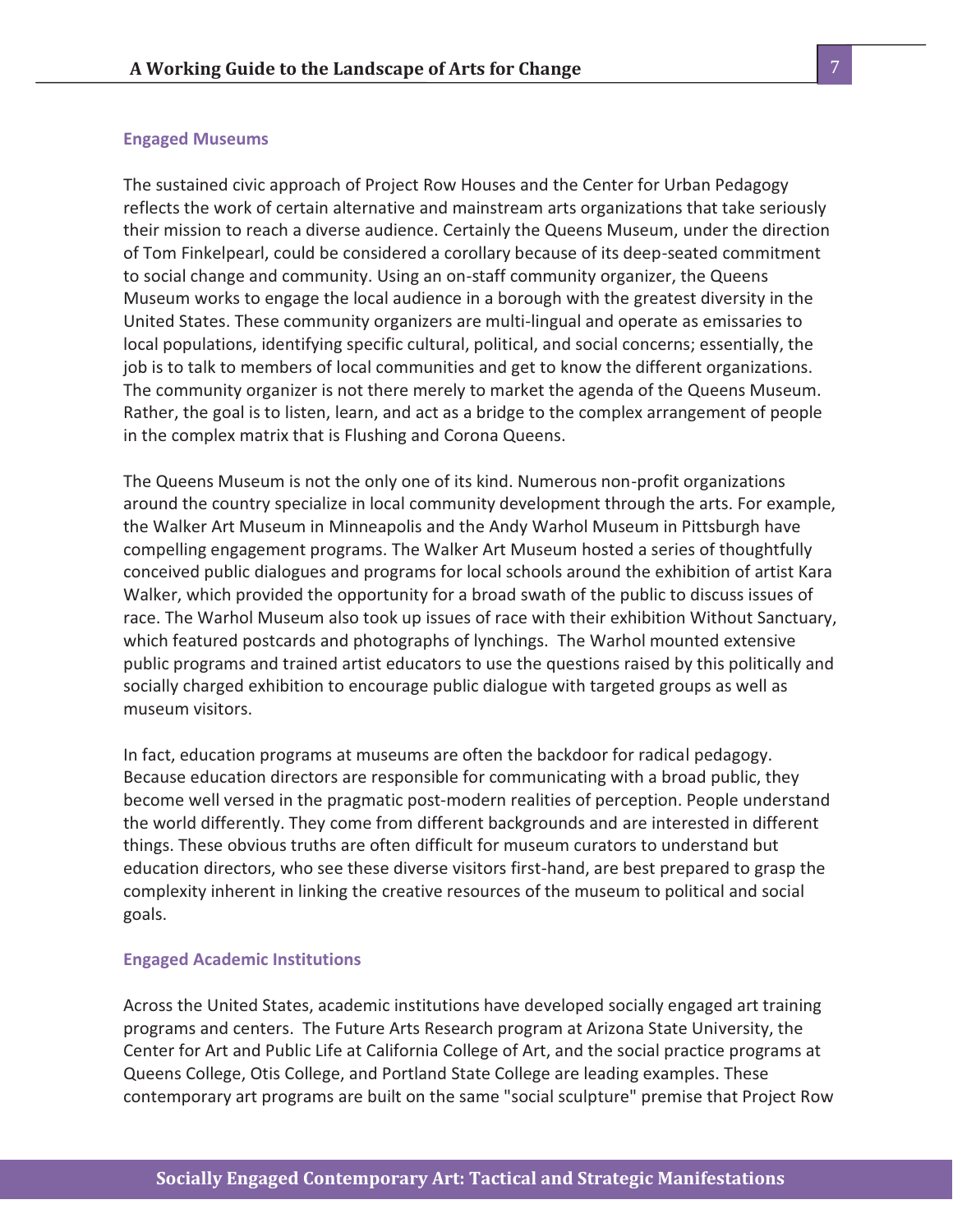Houses grew from. They enable students and faculty to link their creative efforts in order to address community-based goals and concerns. Whether or not these programs lead to actual social change is another story. However, as college-based artistic programs continue to engage with the real world as part of their aesthetic program, the political complexities of daily life will continue to play a central function.

## **CONTEMPORARY ART THAT IS TACTICAL**

#### **Art That Complicates and Raises Questions**

While there are certainly numerous examples of non-profit organizations making longterm commitments to a community or political condition, this work is more the exception than the rule when it comes to contemporary artists. Few artists are like Rick Lowe and few organizations are like the Center for Urban Pedagogy. They do not participate in longterm civic endeavors nor do their projects necessarily provide metrics for success. Their actions, projects and performances may be more ephemeral, gathering energy for a brief time and then dissipating. Their works may raise consciousness and visibility around an issue, they might enrich the dialogue or perhaps—at the furthest remove from endsdriven production—they may simply confound and beguile.

In considering contemporary art that operates on a more contingent level, it is helpful to move from the apparently political to that which is less clearly so. As mentioned, the art collective Critical Art Ensemble, although certainly political, is already one step removed from the kind of long-term community engagement done by Rick Lowe or the Center for Urban Pedagogy. Critical Art Ensemble's work is self-described as *tactical*. If the strategic is structural and long term, the tactical is contingent and short term. This art collective operates by identifying a specific discourse (biotechnology for example) and then using its own tools to reveal extant ideological codes. Over the last decade, the collective has focused on biotechnology as a political issue that has not yet been clearly divided into rudimentary political categories of left-right by the media and various political interests. The politics of biotechnology are often unclear to the average person and Critical Art Ensemble initiatives strive to open up the discussion through a more complex and expansive set of questions.

In their project Free Range Grain, the collective developed a performance laboratory to test organic food. The audience/participants were invited to bring foods that were labeled "organic" to the lab and the collective would test the food for genetically modified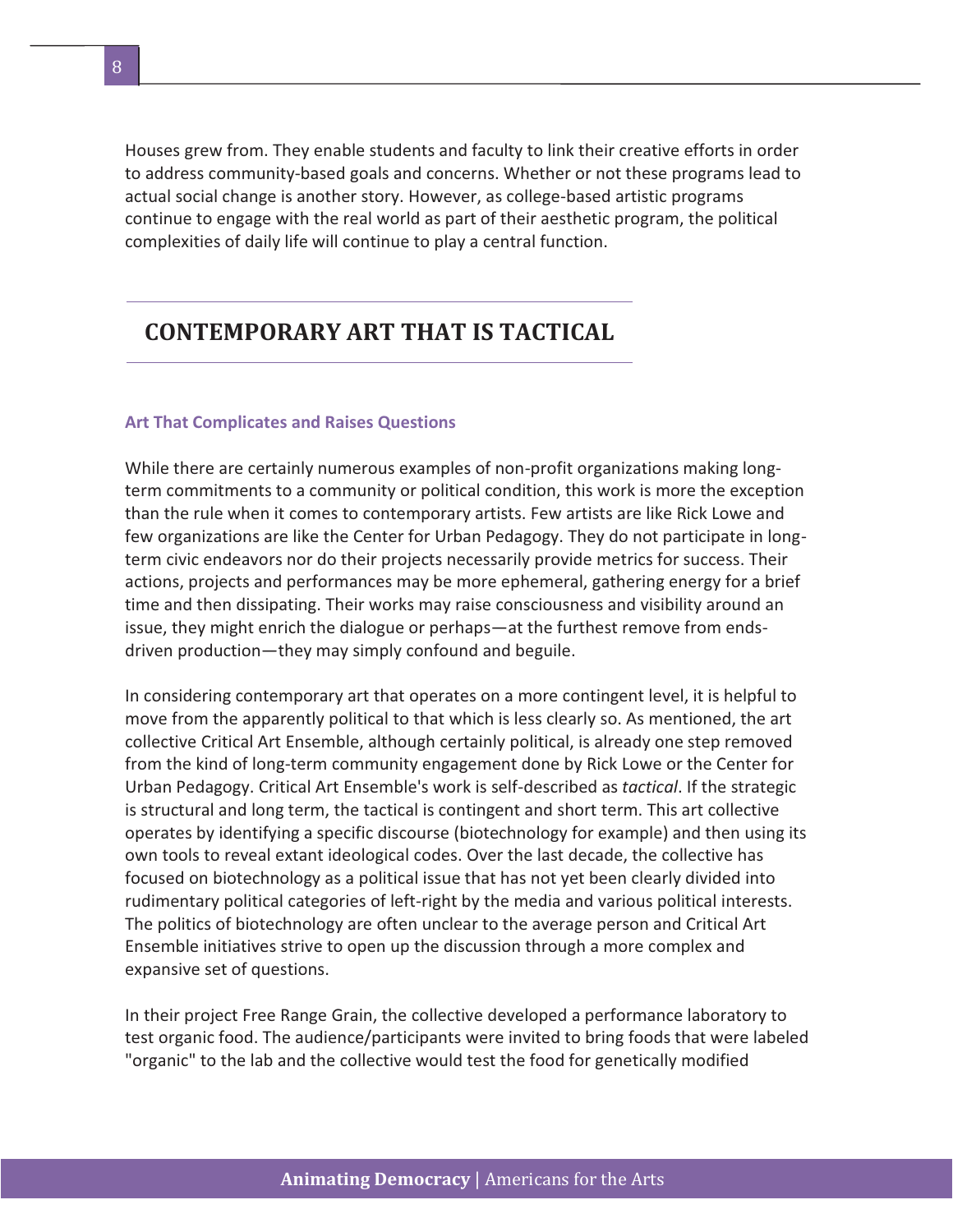organisms (GMOs). It became evident after numerous bags of chips, cereals, tomatoes, corn tortillas, and bags of rice were tested that the label organic does not ensure against the presence of GMOs. Winds carry seeds miles and miles. The laws of evolution do not listen to agricultural trade issues. The collective was interested in breaking the myth that food is a resource that the industry can simply choose to label organic or not, by showing that GMOs have infected a large portion of the extant food chain. In bringing the laboratory into the art space, and operating with a healthy skepticism about large-scale agricultural production, CAE made very apparent the impact of biotechnology on the food you eat.



Food testing at ESC Gallery, Graz, Austria for the project, *Free Range Grain*, Critical Art Ensemble, Beatriz da Costa, and Shyh-shiun Shyu, 2003. Photo: Courtesy Critical Art Ensemble.

Certainly many activists might ask what was the impact of this project? Critical Art Ensemble's practice reflects a larger tendency in contemporary political art toward the tactical. Unlike Project Row Houses or CUP, their work is not sustained over a long time but instead makes small insertions in the larger circuits of dialogue and media. Assessment of these projects often relies on anecdote and is therefore more elusive.

There are different audiences for the work including those that actually participate in the workshops and those in the art and activism community who learn

about the projects through Critical Art Ensemble's books and websites, in arts journals, and in various other media. These differing audiences undoubtedly take away different concepts, but some of the key political issues that CAE would like to raise with Free Range Grain—including the possibility of taking the tools of science into your own hands and the ubiquity of GMOs in our food chain—have begun to enter the public discourse.

It bears mentioning that this particular project was confiscated by the Federal Bureau of Investigation after a bizarre series of events following the unexpected cardiac arrest of Critical Art Ensemble member Hope Kurtz. After her husband (CAE member Steve Kurtz) called 911, the police discovered the laboratory and called the FBI to investigate potential bio-terrorism. A long drama involving a drawn-out court case, subpoenas, and thousands of newspaper articles about the politics of bioterrorism kept the project in the public eye. The provocative nature of the work combined with these traumatic events and the post-911 hysteria culminated in an extremely popular tactical art project. Obviously one could not plan for these kinds of events but they do point toward the capacity of the tactical to spark discourse about hot-button political issues.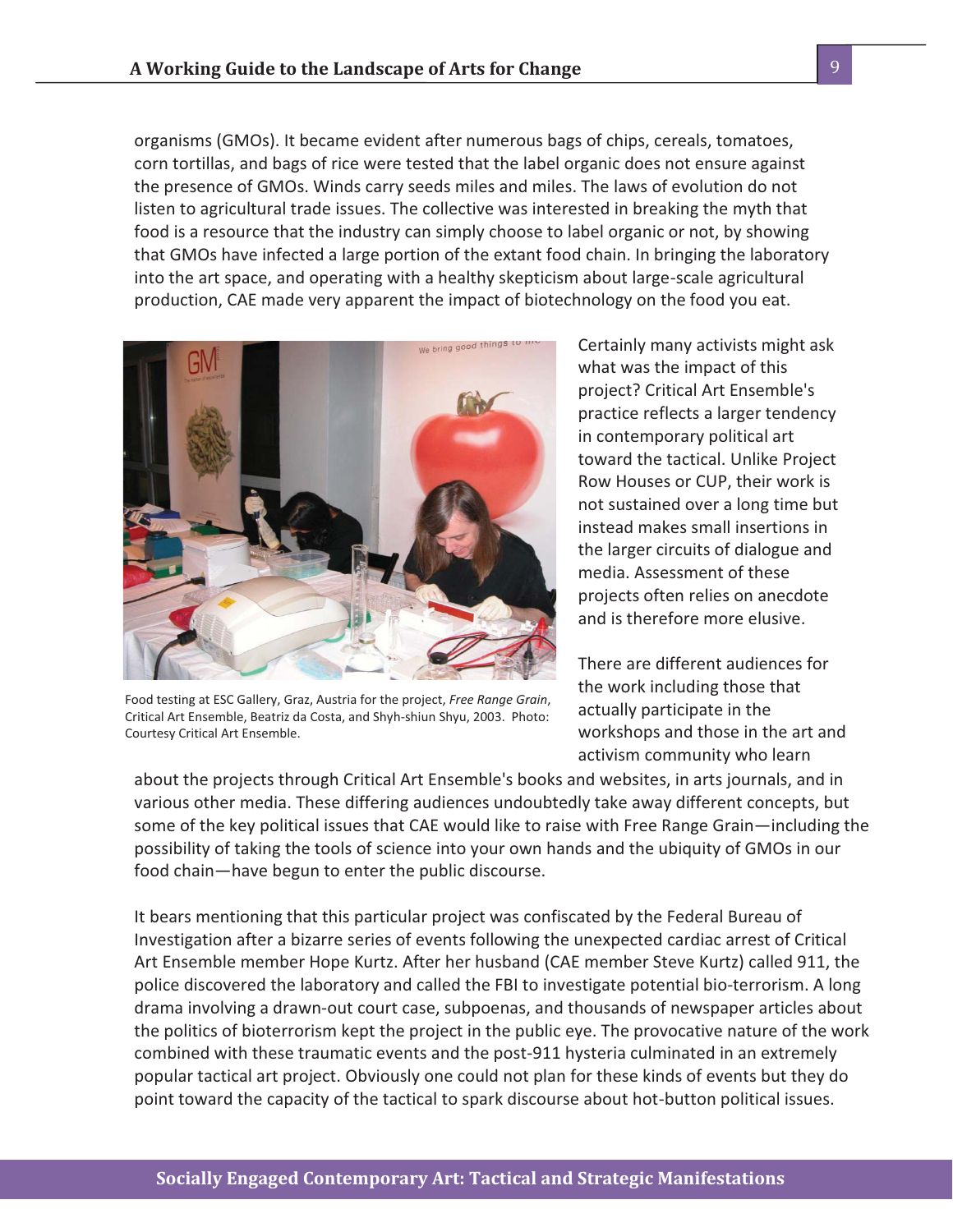A familiar task with political artwork is to tackle issues in a manner that skews the dominant political language. The artwork's message is open-ended; it encourages conversation and ultimately confuses the narrative surrounding a certain political issue. Often, I believe, social justice organizations neither respect nor quite understand this important element at work in contemporary political art. They instead want to adhere to an agreed-upon political language. Raising questions and confusing audiences tends to go against the means/ends logic that is the modus operandi of much activism.

#### **Revealing Social Frictions and Civic Tensions of Public Space**

In a tactical vein similar to CAE's, Estonian artist Kristina Norman exacerbated tensions in her native country with her work After War by making a gold reproduction of a bronze Soviet war memorial and placing it in the central Tallinn Square, from which the original had been removed in 1999. Her intervention was a clear provocation since removal of the original sculpture resulted in riots by the Russian community. As in many of the Baltic States, the post-Soviet environment in Estonia has resulted in a gradual move to remove any hint of their Russian past. The removal of the monument was, in essence, a removal of memory. The rub of course is that for many Russians, who are now in the minority, these symbols are part of their own cultural identity. The removal of the statue was in essence a display of power against them. The emergence of Norman's statue catalyzed a complicated public reaction by instilling a sense of pride in the Russians and a sense of tension for the Estonians. To many Russian-speaking Estonians, Norman's intervention ran counter to the dominant narrative of Estonia returning to its original cultural identity by revealing the inherent social frictions underlying public space. What is also compelling about Norman's intervention is that it wasn't so much working in the realm of advocacy (which activists often prefer to do), but instead pointing out and making more explicit already existing tensions between two cultures.

At my job as Chief Curator at Creative Time, I have had the great fortune of working on several socially engaged art projects. As part of a large exhibition titled Democracy in America in 2008, I worked with the artist Sharon Hayes on her project *Revolutionary Love: I am your worst fear/I am your best fantasy,* which consisted of performative interventions at the national nominating conventions of the Republican and Democratic parties. Taking advantage of the carnival-like nature of these gatherings, Hayes organized public readings of a love letter, written by herself to an undisclosed lost love and performed by a large group of self-identified LGBT and queer people. The group ranged from those dressed in over-the-top drag and brazenly out regalia to subtle trans individuals to fairly everyday looking queer folks. Reading together in the first person, they recited a love letter that could be read as deeply personal or as directed toward the political process itself, hinting at shame, betrayal, desire and affection. The work's politics, while complicated, produced a bizarre tension as the deeply personal made its way into the clearly public and staked a claim on civic dialogue while simultaneously operating at the heart of a political parade.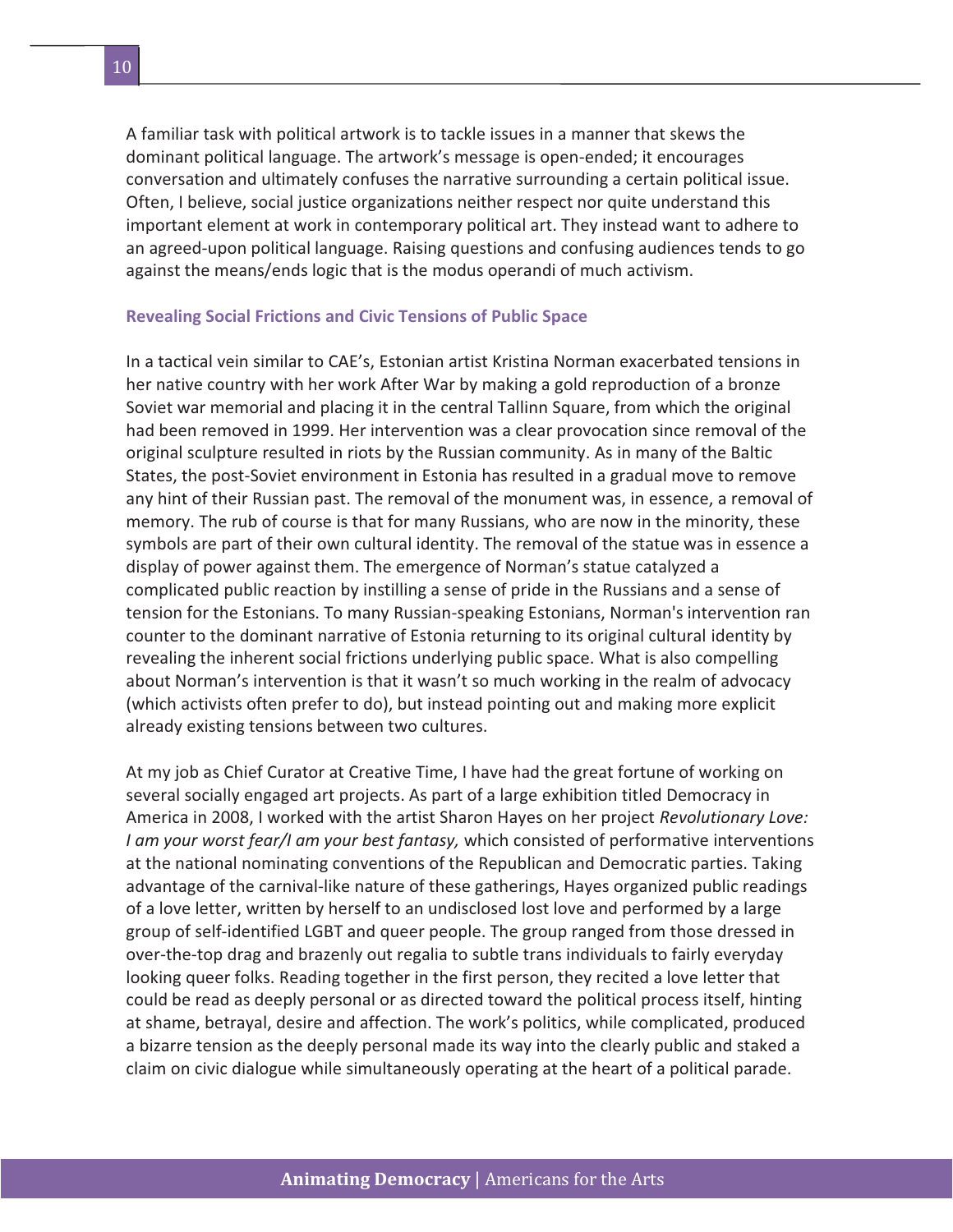In 2010, I worked with the artist Paul Ramirez Jonas on *Key to the City*, which took on the ceremonial and symbolic key to the city that many mayors award to dignitaries, local heroes, and celebrities in honor of some public service. Ramirez Jonas turned the ritual on its head by offering the key to all people to award to whomever they deemed worthy in a temporary ceremonial space at the center of New York City's Times Square. The key that each person received was not only symbolic but also would open locks at various sites, including a secret door in the Queens Museum, a back locker in Brooklyn's oldest boxing gym, a locked box at the entrance to the Whitney Museum of Art, a walkway on the George Washington Bridge, and a Buddhist meditation center in Staten Island. Allowing access to sites ranging from those available mainly to people with power to those habituated by the more humble, made literal the concept of public space and citizenship. This interactive and participatory artwork allowed a vast public to engage in the physical space of the city while considering ideas of access, both real and symbolic.



*Key to the City*, Times Square, New York, Paul Ramirez Jonas. Photo by Meghan McInnis: Courtesy

Paul Ramirez Jonas. Photo by Matthew Lange: Courtesy Creative Time.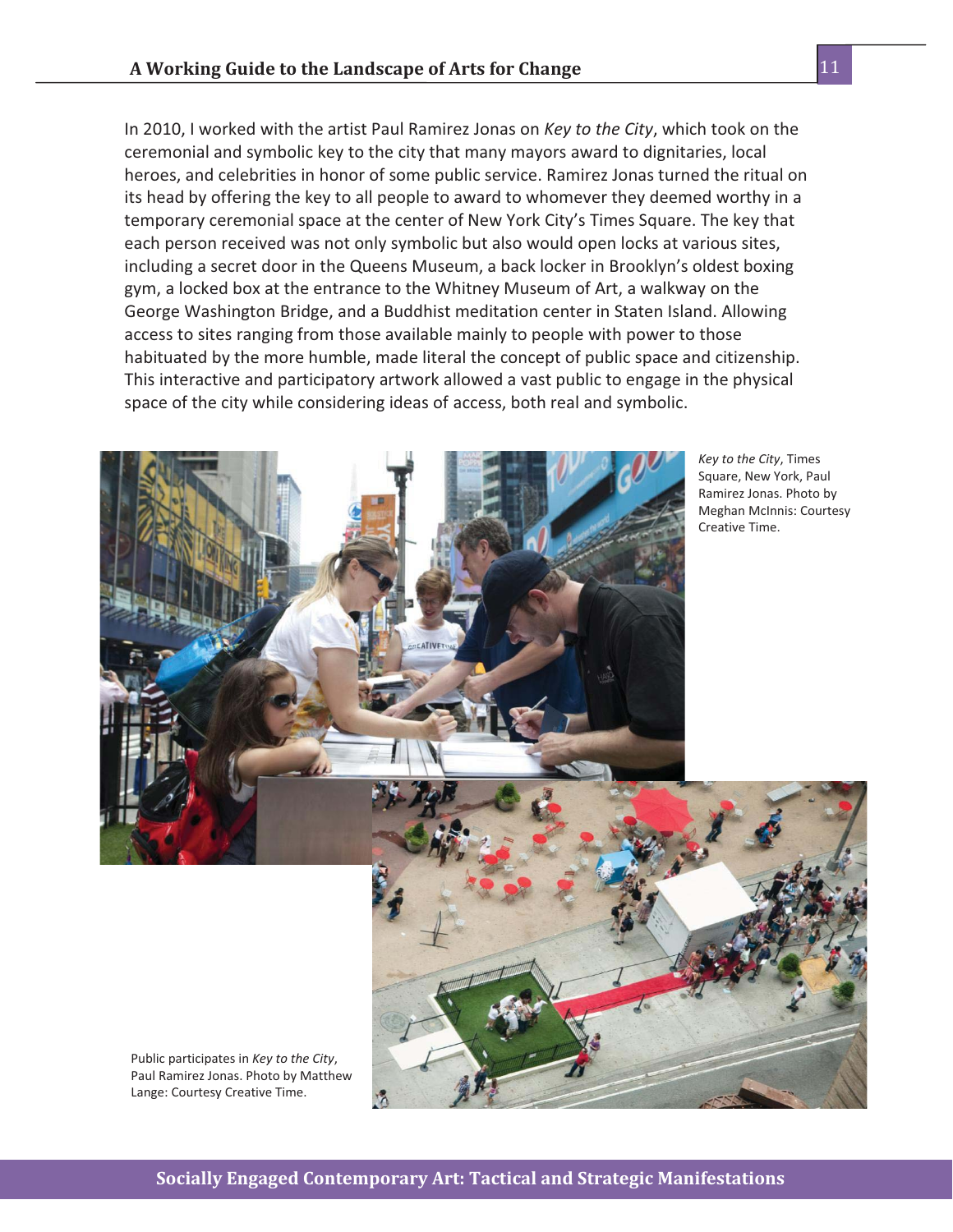The tactical interventions of Hayes, Ramirez Jonas, Norman, and CAE did not propose structural changes. They operated as interventions in the language around a political issue and their political portent derived from igniting a new political question, or re-igniting an old one. More often than not, contemporary artists work in the vein of the tactical while social justice organizations, activists, foundations, and social justice organizations prefer the strategic.

So why do artists tend to work in the tactical over the strategic? One part of the answer lies in the infrastructure of contemporary art. Operating in a format that is contingent, temporary, and tactical, artists are able to move on to the next idea/job more fluidly and thus pay for their lives since new ideas provide new opportunities for exhibitions. As the idea is gestated in the media and pondered by the general public, as articles are written and political discussion engaged, the initial action recedes as a contemporary project and becomes dated, antiquated, and finished. Its primary work is in shifting the public debate and altering perceptions. Using the tool of experience, participation and public space while addressing pressing political issues—from the privatization of space to queer politics to biotechnology—these artists allow an open-ended method of investigation in which a mass public can participate.

Other advantages accompany tactical work. Tactical projects have a very different relationship to power, and can make more pointed critiques. Producers of tactical art can obtain their bread and butter from gallery sales, lectures, and faculty positions, so they are freer to embrace radical positions and engender controversy.

If there appears to be a gap between the art appreciated by social justice organizations and contemporary art organizations, perhaps it is best to assess it by the different criteria of their respective infrastructures. Certainly many activists appreciate more structural approaches, but it is worth considering how this adoration for structural change inevitably results in softer critiques.

## **In Closing**

The number of socially engaged artists is growing and this kind of work is emerging from fields besides those grounded in contemporary art. Finding a way to discuss this work in terms of efficacy, policy, and actual social change is clearly not easy, but nonetheless important. Considering artists' work along the axis of the tactical and strategic provides an opportunity to consider a variety of approaches, bearing in mind their nascent political economies. This type of lens may help shed light on the methods, intent, and efficacy of this vast emerging field known as socially engaged art.